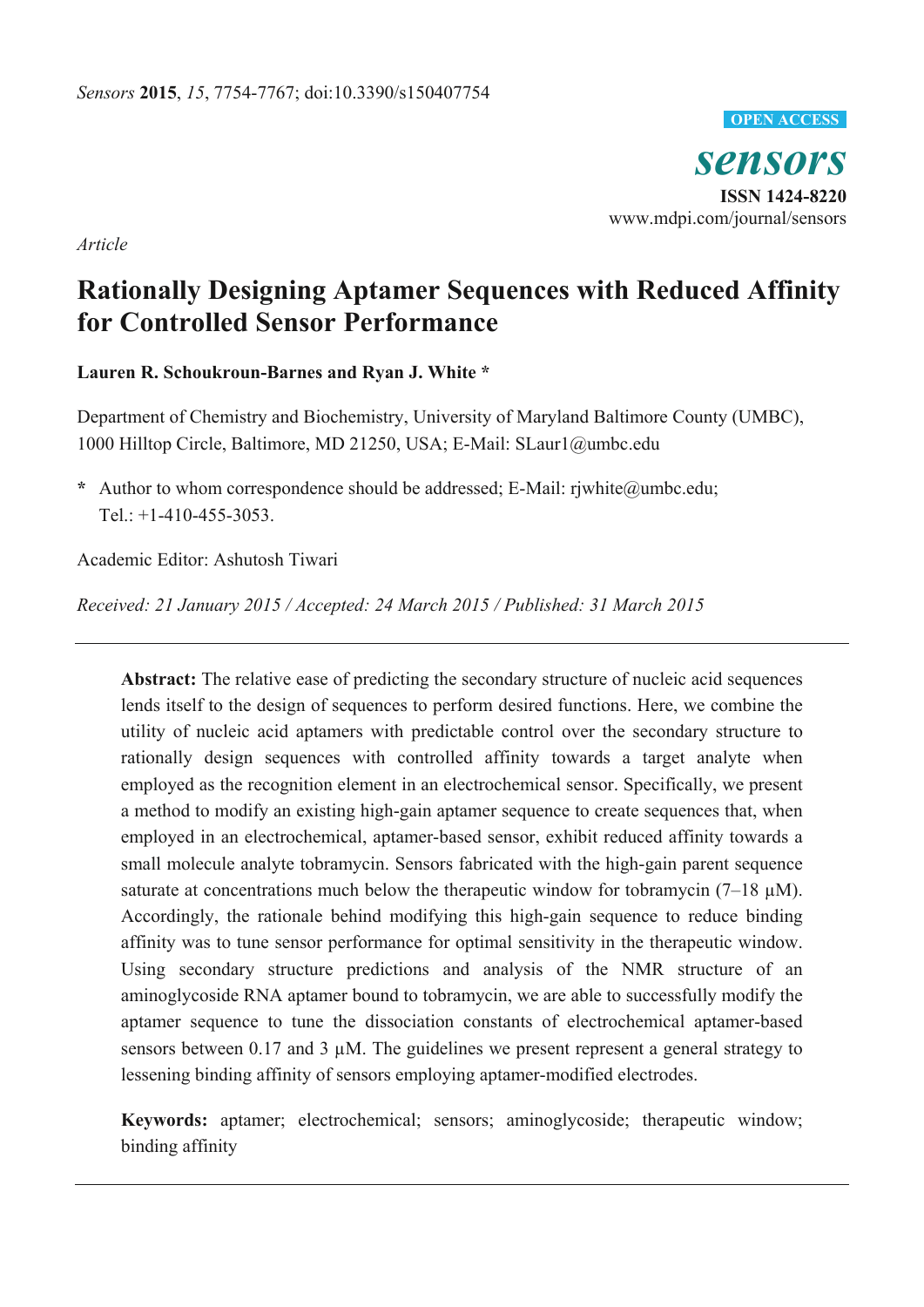#### **1. Introduction**

Bioaffinity electrochemical sensors typically rely on the coupling of an affinity agent (protein, enzyme, nucleic acid) to an electrode surface [1–4]. Specific target recognition between the electrode-immobilized affinity agent is transduced into an electrochemical readout that is correlated to the concentration of analyte. The analytical performance (e.g., limit of detection, dynamic range, sensitivity, response time) of electrochemical biosensors is a topic of intense research when considering the "real-world" applications of the sensing device [5–7]. While methods such as introducing catalytic signal amplification [8], nanostructured electrode surfaces [9], and changing/altering the electrode material [10,11] can be used to dramatically improve the performance of electrochemical biosensors, ultimately sensor performance is dictated by the nature and strength of the interaction between the bioaffinity agent and substrate. This interaction is intrinsic to the affinity-agent:substrate pair. Examples exist that demonstrate site-directed mutagenesis of enzymes or various allosteric or binding site modifications [12–16] can improve sensor performance, however, it is often difficult to mutate proteins in a way that rationally tunes sensor performance.

Biosensors that employ nucleic acids as the affinity agent have emerged as a powerful class of electrochemical biosensors as a result of the predictable control over nucleic acid architectures [5,6,17,18]. A key example of nucleic acid, bioaffinity electrochemical biosensors is the electrochemical aptamer-based (E-AB) sensor platform [19–22] that utilize *in vitro-*selected DNA or RNA sequences [20,23–26] as recognition elements. Target binding induces a conformation change in the electrode bound aptamer, which is coupled to an electrochemical readout mechanism (Scheme 1). Several reports describe in detail the mechanisms behind signaling in this class of sensor [6,27–29]. As mentioned above, sensor performance is usually linked to the intrinsic binding interaction (affinity) between the aptamer (bioaffinity agent) and the analyte. However, due to the folding-based mechanism and the predictability of nucleic acid secondary structure, sequences can be altered to modify the nature of the binding interaction between the aptamer and target. In addition, the potential applied to the electrode surface to reduce/oxidize the signaling molecule (methylene blue or ferrocene typically) [30] and the charge and length of the passivating monolayer can also effect the apparent affinity of the aptamer:target complex [31] when employed in an electrochemical sensor. Alternatively, mutations to an aptamer sequence have been demonstrated to be an effective method for tuning the sensor performance of several E-AB sensors [6,28,29]. Specifically, aptamer sequences designed to undergo a larger conformation changes result in an electrochemical sensor with improved signaling abilities in terms of sensitivity, limit of detection, and affinity [6,28,29]. It has also been demonstrated that altering the stability of a DNA probe sequence by modifying nucleotides outside the binding site alters the binding affinity of the respective sensor to its complementary DNA strand as described by a three-state binding model [17,18].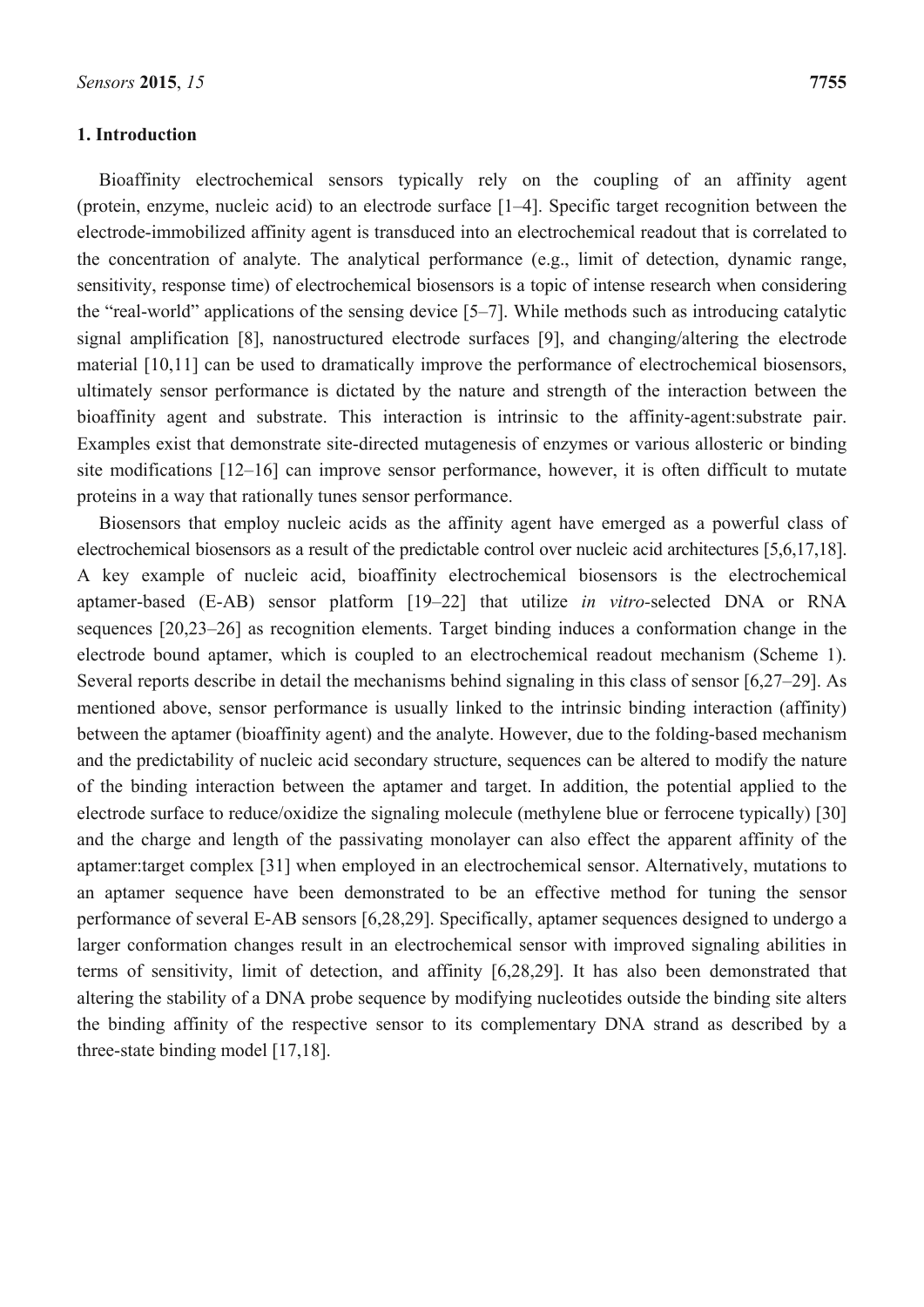

**Scheme 1.** (**Left**) E-AB sensors utilize structure-switching aptamers. The change in conformation results in changes in the electron transfer efficiency between a 3'-distal-end-appended redox-active molecule which is (**Right**) readily measured voltammetrically using squarewave voltammetry. Signal is quantified using voltammetric peak current.

In this article, we utilize two different strategies to *reduce* the binding affinity of an RNA-based aminoglycoside sensor to shift the dynamic range and sensitivity towards the therapeutic window for the antibiotic tobramycin. Specifically, we rely on the predictable secondary structure as well as the solved NMR structure [32] to alter our recently described high-gain parent sequence [6] to create new aptamer sequences for use in electrochemical sensors that perform within the therapeutic window of tobramycin (7–18 µM [33]). The overarching goal of the work described here was to develop new sequences that indeed exhibit a reduced affinity while maintaining the high sensitivity  $(\Delta$ signal $/\Delta$ [tobramycin]) achieved from the high-gain sequence. The high-signal gain of this sequence is afforded by the magnitude of the target-induced conformation change [6]. Using secondary structure predictions, we engineer several new aptamer sequences with mutated binding sites as well as aptamer sequences with stabilized target-free states in attempts to reduce the intrinsic interaction between the aptamer-target pair. The motivation for this work was two-fold. (1) Because the strength (affinity) of aptamer-target interactions is a product of the selection procedure they are often not ideal for sensing purposes. In this case, the affinity of the tobramycin sensor is too high (nM), thus precluding measurements in the low micromolar therapeutic window for the drug; (2) While it is typical to report on modifications to increase the binding affinity and lower the limit of detection [6,7,28,29], on a fundamental level, here we provide general guidelines for sequence alterations that can produce reduced affinity sensors.

#### **2. Experimental Section**

#### *2.1. Materials*

Sodium chloride, Trizma® base (2-amino-2-(hydroymethyl)-1,3-propanediol), and magnesium chloride (Sigma Aldrich, St. Louis, MO, USA) were all used as received. 6-mercapto-1-hexanol (99%) and tris-2-carboxyethyl-phosphine (TCEP) were also used as received (Sigma Aldrich). The buffer solutions were prepared using autoclaved, ultrapure water (Mili-Q Ultrapure Water Purification, Millipore, Billerica, MA, USA). All of the RNA sequences (Table 1) were synthesized and purified via dual HPLC (Biosearch Technologies, Inc., Novato, CA, USA). The oligonucleotides are modified at the 5'-terminus with a 6-carbon thiol to immobilize the aptamer on a gold electrode and at the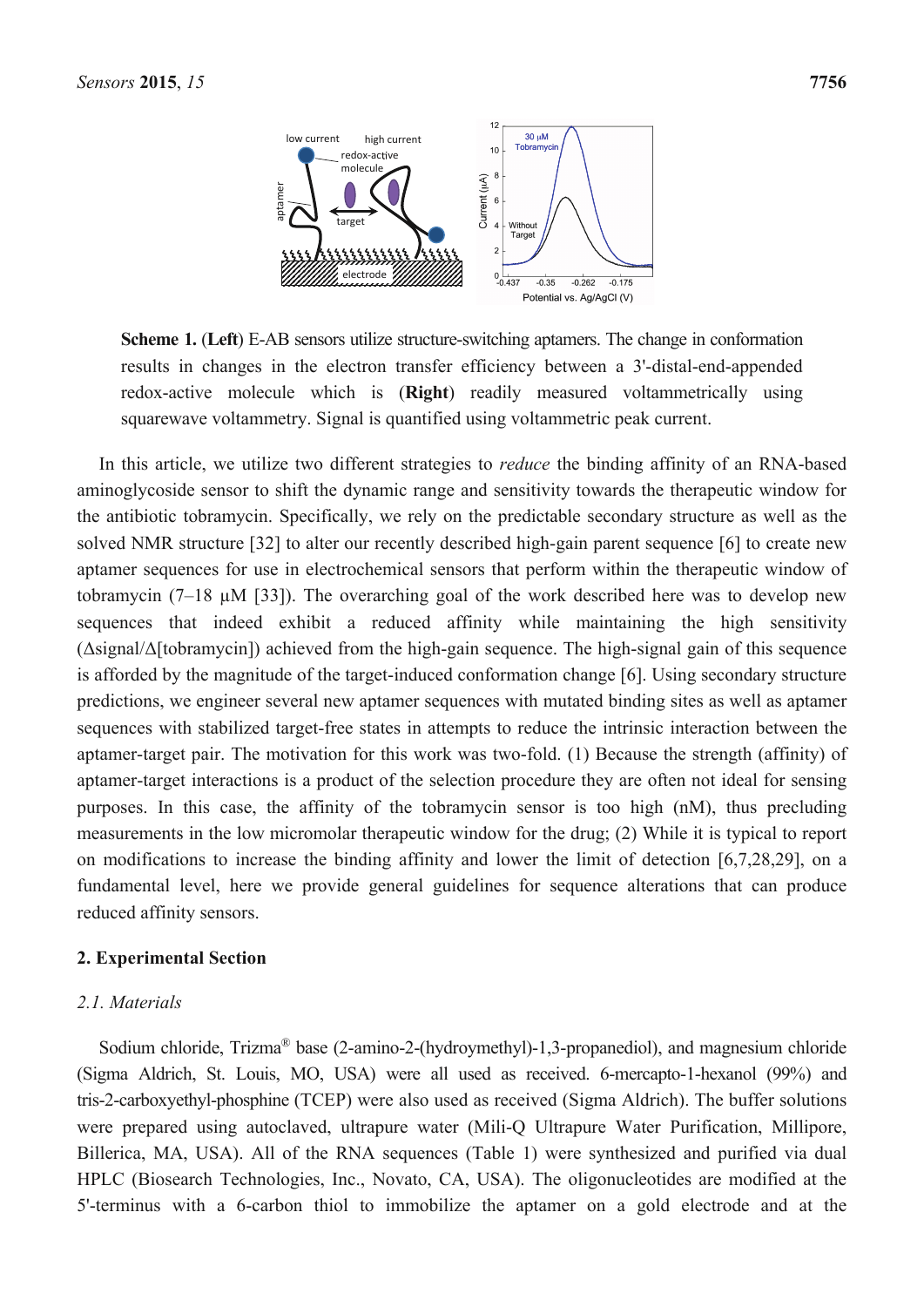3'-terminus with a redox active methylene blue (MB) via a 7-carbon linnker. The aptamer probe solutions were all aliquotted at a stock concentration of 0.2  $\mu$ M in autoclaved 0.01 M Tris-EDTA solution buffered at pH 8.0 (Sigma Aldrich) and stored at −20 °C until used.

| <b>Sequence Name</b> | <b>Sequence</b>                                                  |
|----------------------|------------------------------------------------------------------|
| High-Gain Parent     | 5'-HSC <sub>6</sub> H <sub>12</sub> -CUUGGUUUAGGUAAUGAG-MB-3'    |
| 7UG                  | 5'-HSC <sub>6</sub> H <sub>12</sub> -CUUGGUGUAGGUAAUGAG-MB-3'    |
| $7\mathrm{U}C$       | 5'-HSC <sub>6</sub> H <sub>12</sub> -CUUGGUCUAGGUAAUGAG-MB-3'    |
| 16GU                 | 5'-HSC <sub>6</sub> H <sub>12</sub> -CUUGGUUUAGGUAAUUAG-MB-3'    |
| $3-IJAC$             | 5'-HSC <sub>6</sub> H <sub>12</sub> -CUUGGUUUAGGUAAUGAGUAC-MB-3' |

**Table 1.** Mutated Aminoglycoside Aptamer Sequences.

# *2.2. Electrochemical Aptamer-Based (E-AB) Sensor Fabrication*

The E-AB sensors were fabricated on 2 mm-diameter polycrystalline gold electrodes (CH Instruments, Austin, TX, USA). Sensors were fabricated as previously described [7]. In short, the electrodes were hand polished circularly on microcloth in a 1  $\mu$ m diamond suspension followed by polishing in an alumina oxide water mixture (Buehler, Lake Bluff, IL, USA). The electrodes were then sonicated in water for 5 min. Afterwards, the electrodes were electrochemically cleaned via various voltammetric scans in dilute sodium hydroxide and sulfuric acid solutions as described previously [34]. Following the electrochemical cleaning, the electrodes were incubated in 200 nM RNA probe solution in autoclaved 20 mM Tris buffer, with 100 mM sodium chloride and 5 mM magnesium chloride, at pH 7.4 for 1 h. Before the immobilization of the RNA probes, the RNA was reacted with 4 μL of either 10 mM or 50 mM TCEP for 1 h in order to reduce the 5'-disulfide bond, which was the result of the oligonucleotide synthesis. After the RNA immobilization, the sensors were dipped into an autoclaved Tris buffer solution to remove any nonspecifically absorbed RNA. The sensors were incubated in a 3 mM solution of 6-mercapto-1-hexanol in autoclaved Tris buffer for 1 h. The sensors were dipped into autoclaved Tris buffer solution to remove excess 6-mercapto-1-hexanol and stored in 3 mL of autoclaved Tris buffer for 1 h prior to use.

# *2.3. Electrochemical Measurements*

The electrochemical measurements were performed with a 620D Electrochemical Work Station (CH Insturments, Austin, TX, USA). All measurements were performed in a three-electrode cell using an Ag/AgCl (3 M NaCl) reference and platinum counter electrode. The square wave voltammetry (SWV) parameters were as follows: frequency was 900 Hz, a step width of 1 mV, and a pulse amplitude of 25 mV. The measurements were completed in a glass cell with 3 mL of Tris buffer. To generate calibration titrations, sensors were challenged with varying amounts of tobramycin and interrogated utilizing SWV. Upon target addition the aptamer undergoes a conformation change altering the electron transfer efficiency between the methylene blue and the electrode surface, which is observed as a change in peak current intensity (Figure 1). Quantitation of a target concentration is based on the signal change observed (change in peak current) in the presence of target (*S*[*T*]) with respect to baseline signal (or signal without target— $S_{[T]_0}$ —Figure 1). We calculated the percent signal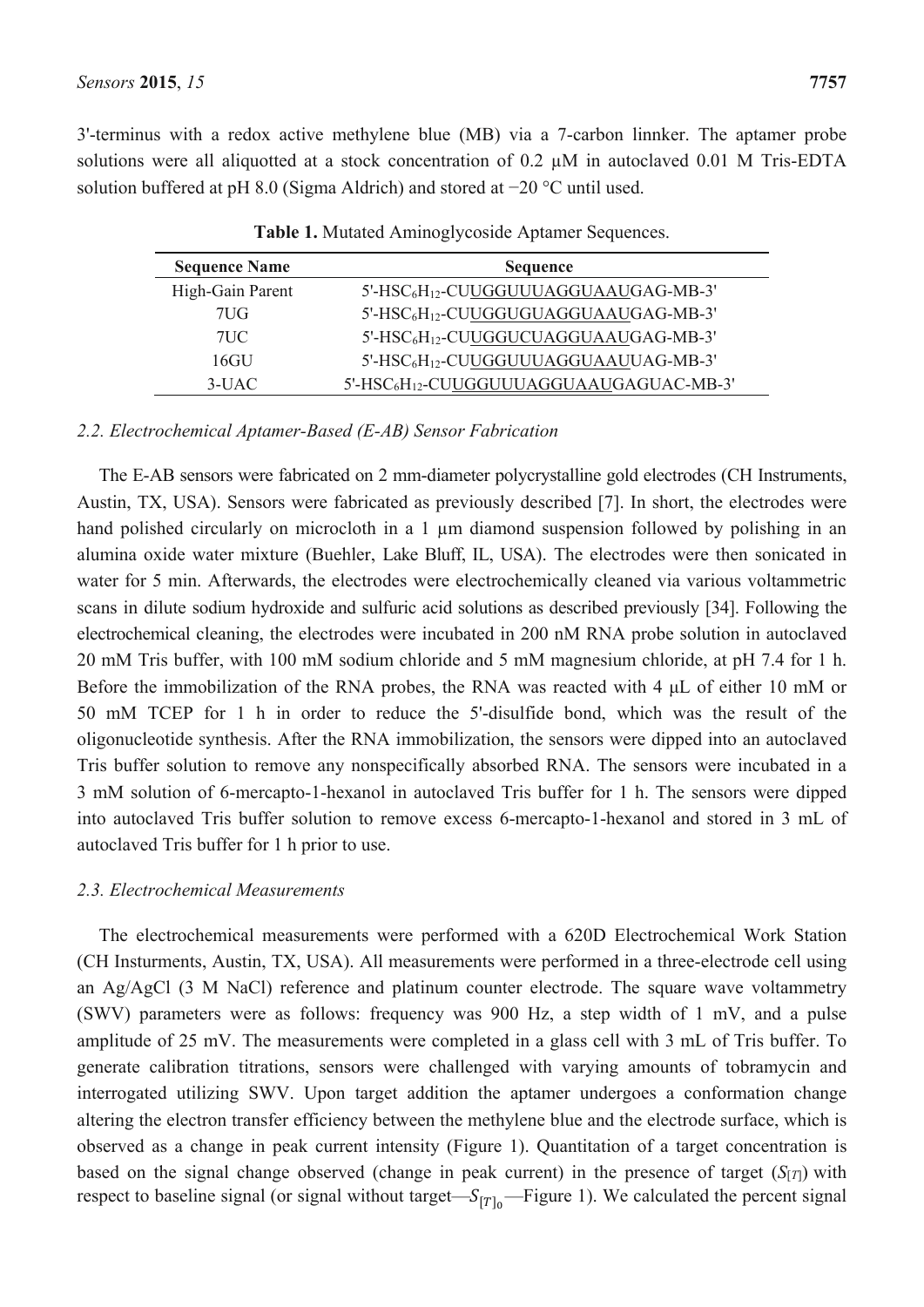

**Figure 1.** E-AB sensors for tobramycin fabricated with the high-gain parent sequence exhibit a dissociation constant of  $0.08 \pm 0.01$  µM and a 117%  $\pm$  12% signal change at saturating levels of tobramycin ( $\gg$ 5  $\mu$ M). While these sensors are sensitive, they saturate at concentrations much lower than the lowest anticipated concentration in the therapeutic window for the drug ( $\sim$ 7–18  $\mu$ M [33]). The inset illustrates the signal change at concentrations  $\leq 1 \mu M$ . These data represent titration curves calculated as percentage signal change using voltammetric peak currents as described in the experimental section. Each data point represents the average and standard deviation of at least three independently fabricated sensors.

#### **3. Results and Discussion**

As a basis for sensor development, we employ an 18-nucleotide mutated high-gain aptamer sequence (high-gain parent—Table 1) that specifically binds to aminoglycoside antibiotics [6]. We recently demonstrated that this modified sequence, adapted from the original aptamer sequence reported by Wang and Rando [35], exhibits *increased* sensitivity and binding affinity when employed in electrochemical, aptamer-based (E-AB) sensors [6,35]. The high signal gain is afforded by the large conformation change of the aptamer structure from the target-free to the target-bound state. Unfortunately, sensors using the high-gain parent aptamer exhibit a high affinity for tobramycin, such that the sensor saturates well before the therapeutic levels of the antibiotic tobramycin  $(7-18 \mu M)$  [33]. The 18-nucleotide sequence exhibits a dissociation constant of  $80 \pm 10$  nM and saturates at a tobramycin concentration of  $\sim$ 5  $\mu$ M, precluding sensitive measurements in the therapeutic window (Figure 1). Motivated by this result, we explore two strategies to *reduce* the observed binding affinity of E-AB sensors while maintaining the magnitude of the signal change (read conformation change)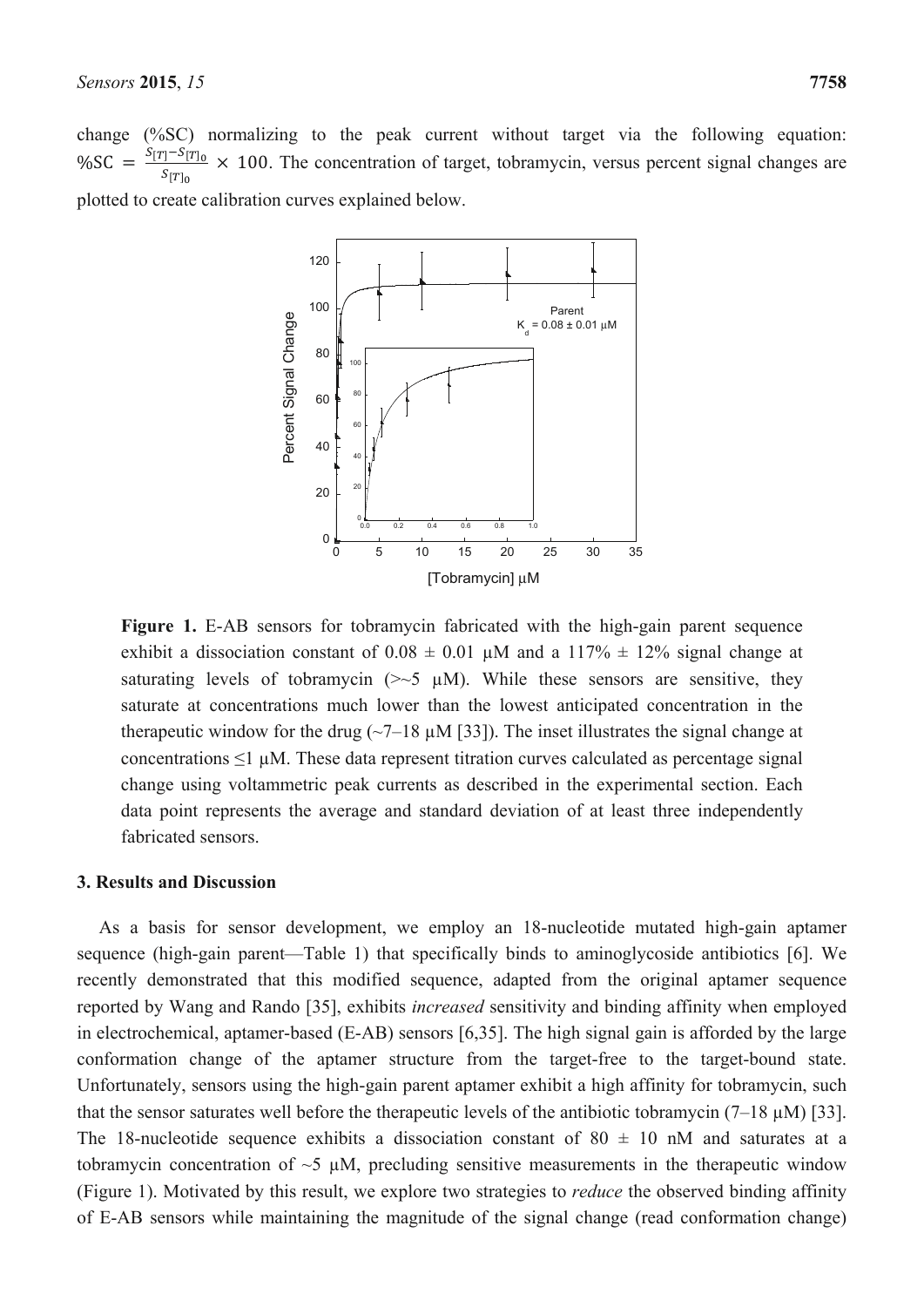and thus sensitivity. Furthermore, while the motivation here was to push sensor performance into the therapeutic window, the strategies we outline below should represent a general approach to reducing the observed binding affinity of E-AB sensors. Of note, in this report, we use "observed binding affinity" and "binding affinity" interchangeably. Both terms refer to the binding affinity displayed by the fabricated sensors which is not to be confused with the intrinsic binding affinity of the original RNA aptamer to tobramycin (~12 nm) [32].

We employ two strategies to engineer aptamers capable of supporting E-AB signaling with reduced affinity towards tobramycin. Naively, our first strategy was to mutate a nucleotide involved in binding interactions with tobramycin to reduce binding affinity while minimally perturbing the predicted secondary structure of the parent aptamer. Hypothetically, maintaining similar secondary structure to our high-gain parent sequence would ensure that the magnitude of the conformation change would be similar. Our second approach was to modify the aptamer sequence in order to stabilize an alternatively-folded structure or target-free state, such that target binding would have to overcome a larger energy barrier to force the aptamer to the target-bound state. This approach is similar to the three-state equilibrium model reported by Kang *et al*. [17,18] in the development of electrochemical DNA hybridization sensors. The strategy again was to minimally perturb the predicted secondary structure in order to maintain similar sensor sensitivity.

To quantitatively characterize the E-AB sensors developed in this manuscript, we fit the sensor calibration curves to a binding model adapted from the Langmuir isotherm [36]. The calibration relies on the equilibrium reaction between the aptamer (A) and target (T) where  $A + T \leftrightarrow A$ : T and  $K_A =$  $[A: T]/[A][T]$  (M<sup>-1</sup>) and K<sub>D</sub> = 1/K<sub>A</sub> (M). With the assumption that each non-interacting binding site (aptamer) binds one tobramycin and binding does not appreciably alter the concentration of free target ([T]) in solution. The binding isotherm is given by Equation (1):

$$
S = S_{\text{max}} \frac{[T]}{K_{\text{D}} + [T]}
$$
 (1)

where S and S<sub>max</sub> are the percent signal change at a given [T] and at saturating target concentration, respectively.

## *3.1. Disrupting the Aptamer–Target Interaction for Reduced Affinity Sensors*

To design a mutated binding site aptamer sequence with a reduced affinity towards tobramycin, we set two design parameters to maintain sensitive signaling ability. Our goal was to disrupt a polar contact (e.g., hydrogen bond) between the aptamer and tobramycin by mutating one of the nucleotides involved in binding (Figure 2). Our first criterion was that the altered nucleotide should only have one polar contact with tobramycin in order to *weaken* the interaction rather than eradicate it. The second criterion was that the secondary structure of the new sequence must be similar to that of the 18-nucleotide parent sequence as predicted by *MFOLD* [37,38] (Figure 1). This would ensure that, upon target binding, the signal change of the E-AB sensor (and thus sensitivity) would be similar to the original sensors.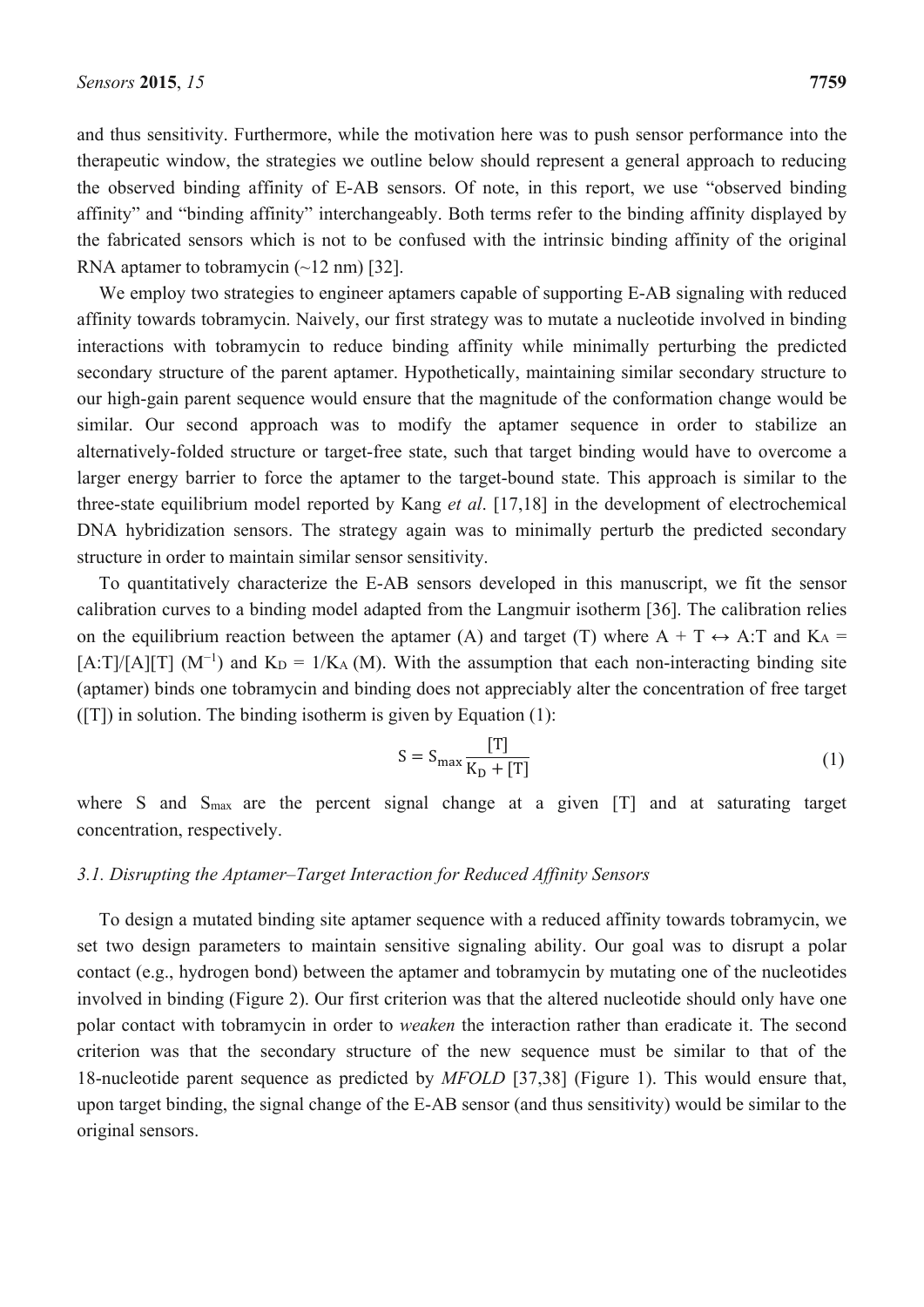

Figure 2. Secondary structure predictions for the parent sequence suggests an internal loop that can potentially keep the redox label (MB—methylene blue) distal from the electrode surface. The introduction of tobramycin forces the aptamer to fold bringing the methylene blue close to the 5'-terminus. The lowest energy secondary structure prediction is calculated using *MFOLD* [37,38]. This prediction was based on the parent aptamer in a 1 M NaCl solution at 25 °C and has a folding energy of −0.66 kcal/mol.

We examined the solved NMR structure of the aptamer-target complex to determine possible polar contacts between the aptamer and tobramycin [32] (Figure 3). Upon analysis, we find 15 hydrogen bonds between 10 different nucleotides in the aptamer sequence and tobramycin. Of the 10 nucleotides, only eight have one polar interaction with the target of interest and only six of the nucleotide interactions involve the base (in contrast to interactions with the sugar or phosphate in the backbone). As a result, we identified six possible sites for mutation. We then explored the effects of iterative mutations using *MFOLD* to ensure that the secondary structure of the mutant sequence was similar to that of the parent sequence [6]. We find that modifications to the uracil-7 site (5'-CUUGGUUUAGGUAAUGAG-3') to adenine, guanine, or cytosine all exhibited similar structures (Figure 3), as did folding free energies to the parent high-gain sequence. Moving forward, we chose to design two sequences in which the uracil-7 was changed to either a cytosine or guanine (Table S1). The uracil was replaced with cytosine (sequence 7UC) with the prediction that the 4' nitrogen would inhibit the hydrogen bond interaction. Alternatively, the uracil was replaced with a guanine (sequence 7UG) to sterically hinder the hydrogen bond between the aptamer and tobramycin (all sequences listed in Table 1).



Figure 3. The uracil-7 site is a likely candidate for mutation to disrupt aptamer binding with target, thus reducing sensor affinity. We chose this site based on our criteria that it only has one polar contact (dashed lines) with tobramycin as determined via the NMR structure. This figure is generated from the previously reported NMR structure (PDB ID 2TOB) by Jiang and Patel [32].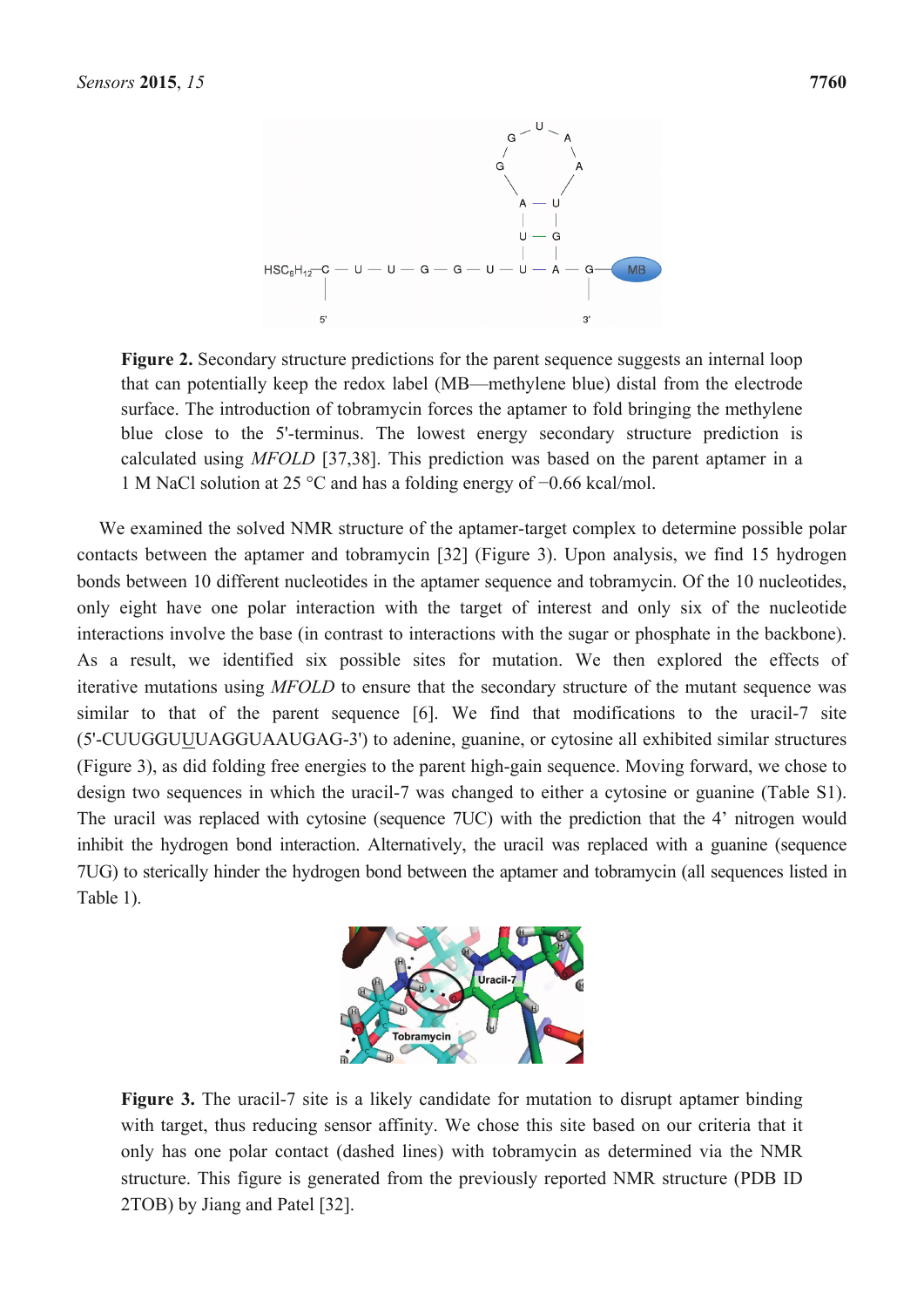Unfortunately, the sensors employing both of the new sequences (7UC and 7UG) did not function as expected (Figure 4). For example, no appreciable or specific signal changes were observed with sensors fabricated using the 7UC and 7UG sequences. At 30 µM, tobramycin sensors employing 7UG displayed a  $-9\% \pm 1\%$  signal change and 7UC exhibited a  $3\% \pm 1\%$  percentage signal change. As such, these sensors exhibited no quantitative binding to tobramycin. It is likely that the alterations we made to the aptamer sequence rendered the aptamer unable to bind tobramycin.



**Figure 4.** (**Left**) The aptamers with mutated binding sites, 7UG and 7UC, did not produce functioning electrochemical sensors. Unfortunately, both constructs exhibit largely variable signals with changing tobramycin concentrations suggesting that disrupting the interaction of uracil-7 abolished any specific interaction with the target molecule; (**Right**) Illustrates the signal for sensors employing 7UG and 7UC at <35 μM tobramycin. These data represent titration curves calculated as percentage signal change using voltammetric peak currents as described in the experimental section. Each data point represents the average and standard deviation of at least three independently fabricated sensors.

#### *3.2. Stabilizing an Alternative Fold for Reduced Affinity Sensors*

As an alternative approach to design an aminoglycoside aptamer with a reduced binding affinity towards tobramycin, we aim to stabilize an alternative aptamer fold by stabilizing a stem-loop structure internal to the aptamer sequence. Stabilization of the unbound structure will make it more difficult for the oligonucleotide to bind target and thus lower binding affinity [17,18]. This technique has been used before in the development of electrochemical DNA sensors in order to tune the linear range and sensitivity of the resulting sensors [18]. Specifically, Kang *et al.* utilized a DNA sequence that forms a stem-loop structure when the oligonucleotide is not bound to its complementary target and altered the stability of the DNA probe sequence by modifying nucleobases not involved in interacting with the target. The stability was improved by increasing the GC content in the stem, which is in the stem-loop of the unbound DNA probe, to reduce the affinity of the DNA sequence to its complementary target [18].

We took two approaches to stabilize the target-free aptamer structure as a stem-loop. First, we made various mutations at the 3'-end of the aptamer sequence to bases that are not involved in binding with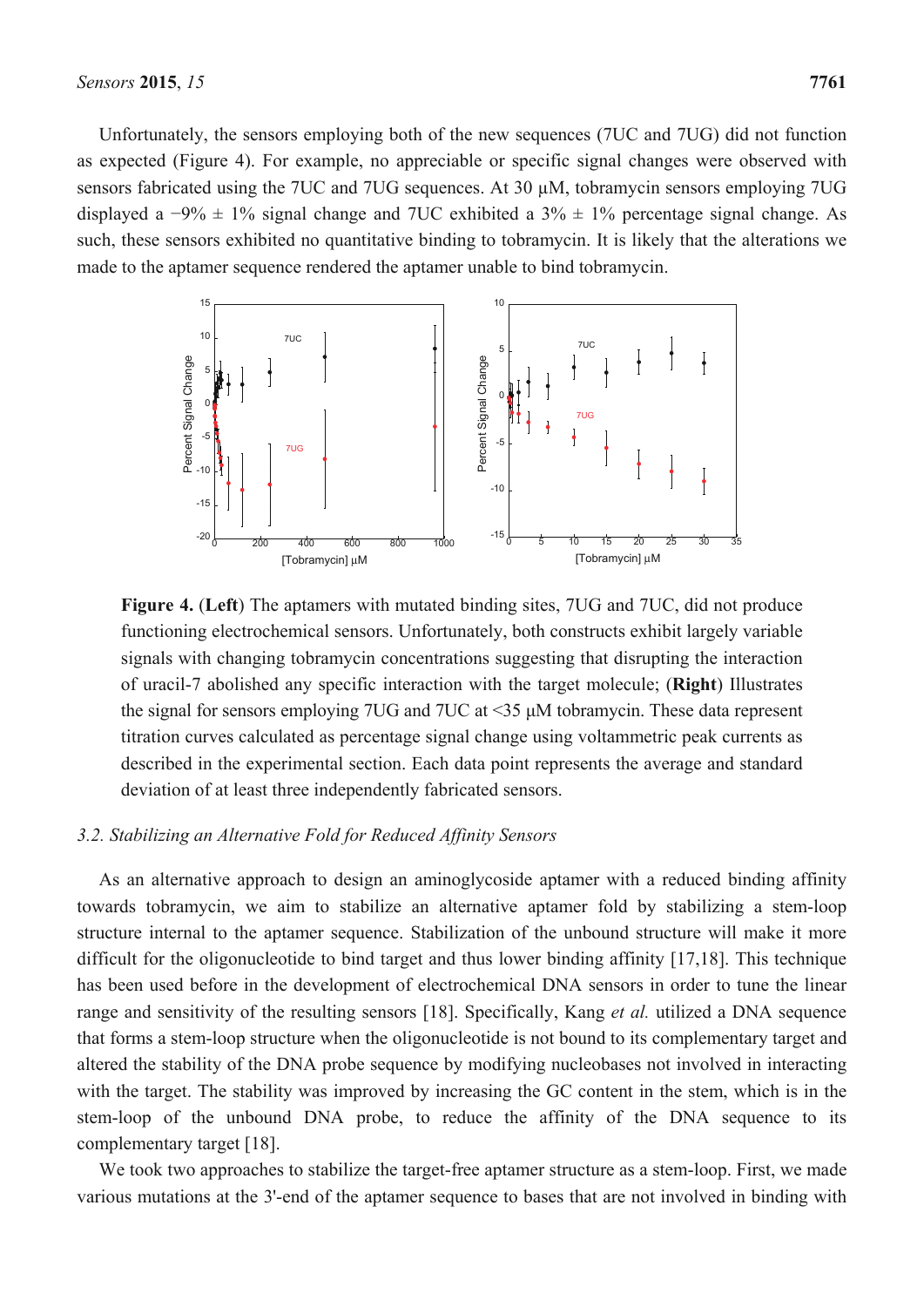tobramycin such that the 3'-terminus possessed internal complementarity. Alternatively, we extended the sequences at the 3'-end to self-fold into a stem-loop structure (Figure 5). The secondary structures of the various sequences were predicted by *MFOLD* to ensure that they formed a stem-loop structure where the 5' and 3' ends are distant from one another (Figure 5) with a more favorable free energy for folding than the parent aptamer. It was necessary to ensure that the mutated aptamer sequences formed a stem-loop with distant 5' and 3' ends so that the probe will be forced to undergo large



**Figure 5.** We aimed to alter the aptamer sequences to develop stabilized target-free states while maintaining a similar secondary structure to the high-gain parent sequence. The sequence mutations (highlighted in red boxes) attempt to stabilize the internal loop structure at the 3'-distal end. Free energies of each structure were calculated using *MFOLD* as described above [37,38].

In analyzing the parent aptamer structure, it was determined that there is a hydrogen bond interaction between uracil-8 and guanine-16 (Figure 5). Mutating guanine-16 to uracil causes an interaction between adenine-9 and uracil-16, which stabilizes a stem-loop from −0.66 kcal/mol for parent, to −2.13 kcal/mol (Figure 5). This new sequence is named 16GU. Extending the parent sequence with nucleotides UAC at the 3'-end results in predicted interactions between guanine-11 and cytosine-21, uracil-12 and adenine-20, and adenine-13 and uracil-19. This sequence, here named 3-UAC, also stabilizes a stem-loop structure with a free energy of −1.60 kcal/mol (Figure 5).

The sensors fabricated with the new aptamers, 16GU and 3-UAC, were successful in creating reduced affinity sensors. For example, sensors prepared with the parent aptamer exhibited a dissociation constant of  $0.08 \pm 0.01$   $\mu$ M (Figure 1), while sensors fabricated with the 16GU aptamer exhibited a dissociation constant of  $3.0 \pm 0.4 \mu M$  (Figure 6) and sensors employing 3-UAC displayed a  $0.17 \pm 0.03$  μM dissociation constant (Figure 6). Consequently, the limits of detection (LOD) for each sensor are also affected. Specifically, the LODs increase as the dissociation constants for the aptamers increase. Sensors employing the parent, 3-UAC, and 16GU aptamers exhibit LODs of 1.99 nM, 14.8 nM, and 114 nM, respectively, calculated as three times the standard deviation of the blank. In addition, the E-AB sensors fabricated with the 16GU aptamer exhibited a maximum percent signal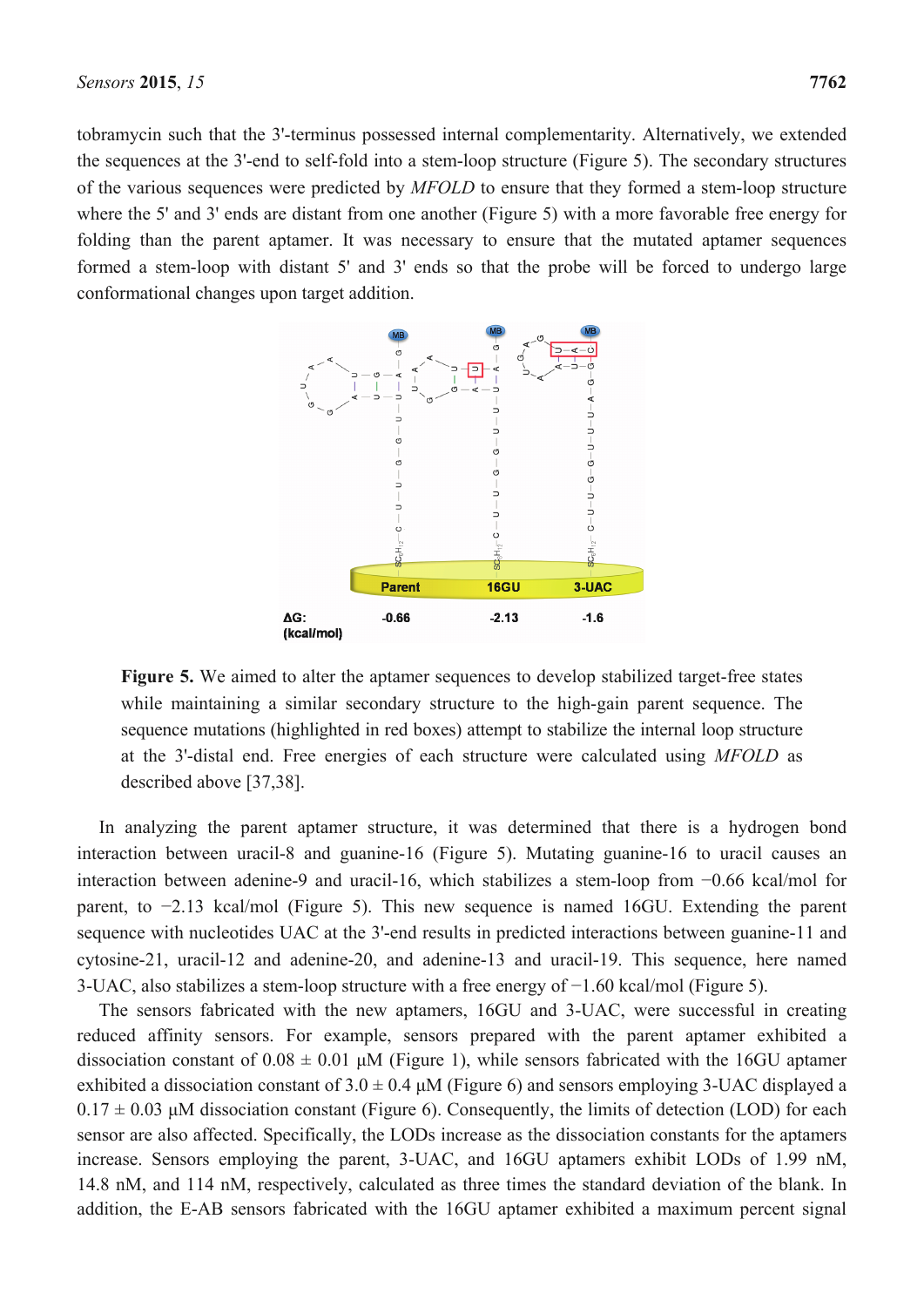change at 30 μM of 112%  $\pm$  22%, which is comparable to that of the parent sensors (117%  $\pm$  12%). The 3-UAC sensors, however, only exhibited a maximum percent signal change of  $69\% \pm 8\%$ , which is smaller than that exhibited by the 16GU sensors and the parent fabricated sensors (Figure 7). It is still unclear as to why the 3-UAC sequence exhibits lower sensitivity, but is likely due to the difference in the secondary structure with respect to the high-gain and 16GU sequences.



**Figure 6.** Sensors fabricated with mutated sequences stabilizing the target-free state exhibit reduced affinity (as indicated by the increase in dissociation constants—Kd). (**Top**) For example, the sensors fabricated with the 16GU sequence exhibit a dissociation constant of  $3.0 \pm 0.4$   $\mu$ M and a 112%  $\pm$  22% signal change at 30  $\mu$ M tobramycin; (**Bottom**) Similarly, the sensors fabricated with the 3-UAC sequence exhibit a  $K_d$  of  $0.17 \pm 0.03$  µM, but with a lower overall signal change of  $69\% \pm 8\%$  at saturating conditions. In agreement with the predicted stabilities of the target-free structure, the more stable 16GU (−2.13 kcal/mol) exhibits the highest K<sub>d</sub>, followed by 3-UAC (−1.6 kcal/mol), both of which are higher than the high-gain parent sequence (−0.66 kcal/mol) with a dissociation constant of 0.08 μM. These data represent titration curves calculated as percentage signal change using voltammetric peak currents as described in the experimental section. Each data point represents the average and standard deviation of at least three independently fabricated sensors.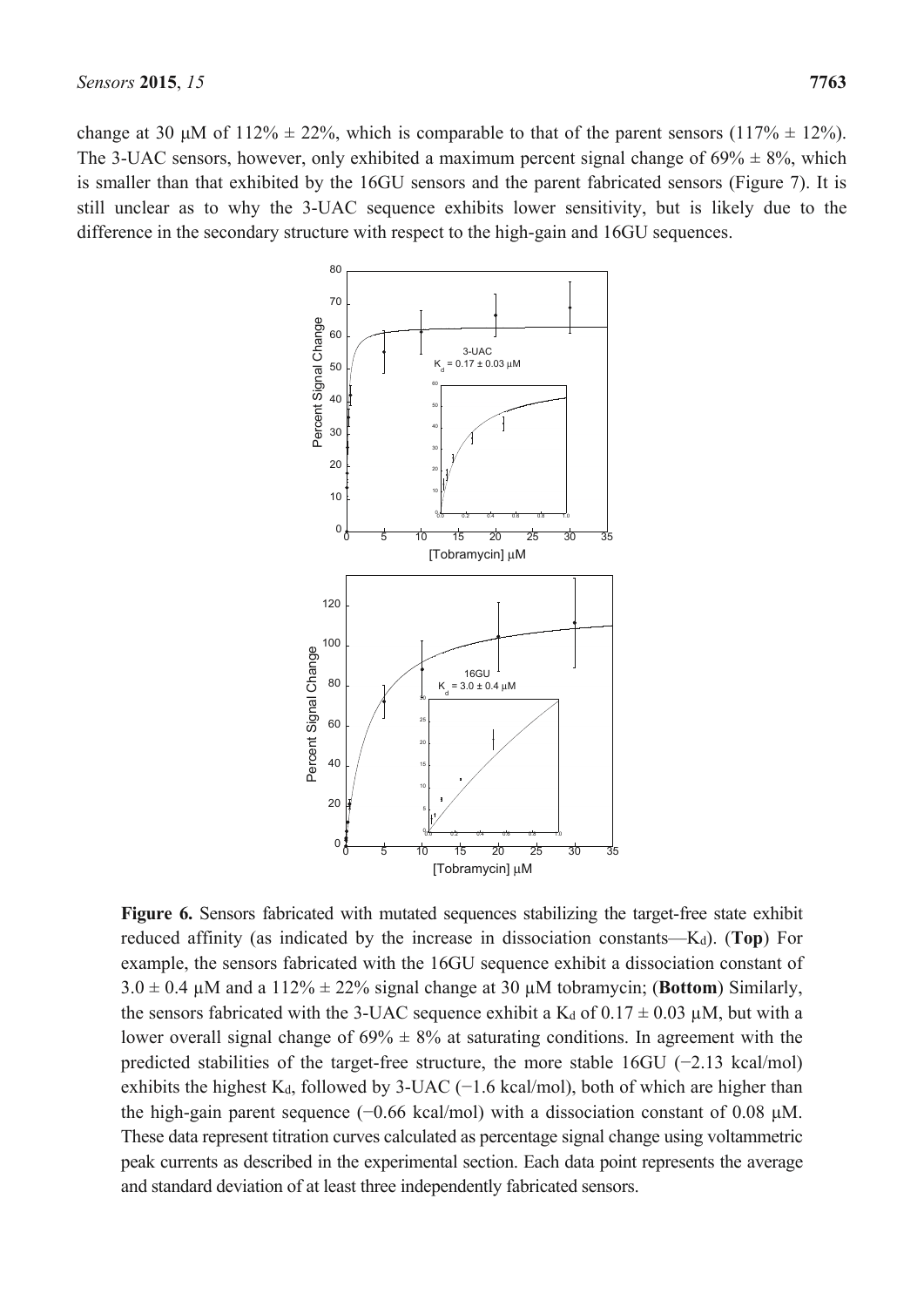

**Figure 7.** (**Left**) A comparison of the sensor responses when employing the parent, 16GU, and 3-UAC aptamers. The grey box is representing the therapeutic window of tobramycin from ~7–18 µM; (**Right**) A zoom in of the 0–1 µM window to show the difference in sensor function for the parent, 16GU and 3-UAC aptamer sequences. These data represent titration curves calculated as percentage signal change using voltammetric peak currents as described in the experimental section. Each data point represents the average and standard deviation of at least three independently fabricated sensors.

Our initial goal was to design an aptamer sequence that would support sensing of tobramycin in the therapeutic window. Sensors utilizing the mutant aptamer 16GU provided better sensitivity towards tobramycin in the therapeutic window (Figure 7). Specifically, 16GU sensors exhibit a  $\sim$ 20% signal change between 7 and 18 μM tobramycin, whereas the high-gain parent and 3-UAC (which both saturate before 7  $\mu$ M) exhibit essentially no signal change in that window. We were able to successfully reduce the binding affinity of the E-AB sensors and significantly improve the sensitivity in the therapeutic window of tobramycin.

#### **4. Conclusions**

In this article, we successfully modified an aminoglycoside aptamer sequence to reduce the binding affinity of an electrochemical, aptamer-based sensor. Our motivation was to shift the functional region of the sensor to include the therapeutic window for the aminoglycoside antibiotic tobramycin. We proposed two methods for the rational design of sequences to achieve this goal. Unfortunately, our first method of altering bases involved in binding tobramycin was unsuccessful. The resulting sensors did not display appreciable signal, suggesting that we had eliminated any specific binding interactions. Alternatively, we stabilized the secondary structure of the target-free state of the aptamer (*i.e.*, stem-loop). Stabilizing the aptamer into a stabilized target-free state renders the interaction between the aptamer and the target less energetically favorable (reducing affinity). Using this method we were able to develop sensors that displayed better sensitivity in the therapeutic window for tobramycin. Using secondary structure predictions to design new aptamer sequences with alternative folds represents a potential universal method to tune the binding properties of an aptamer to its target. Typically,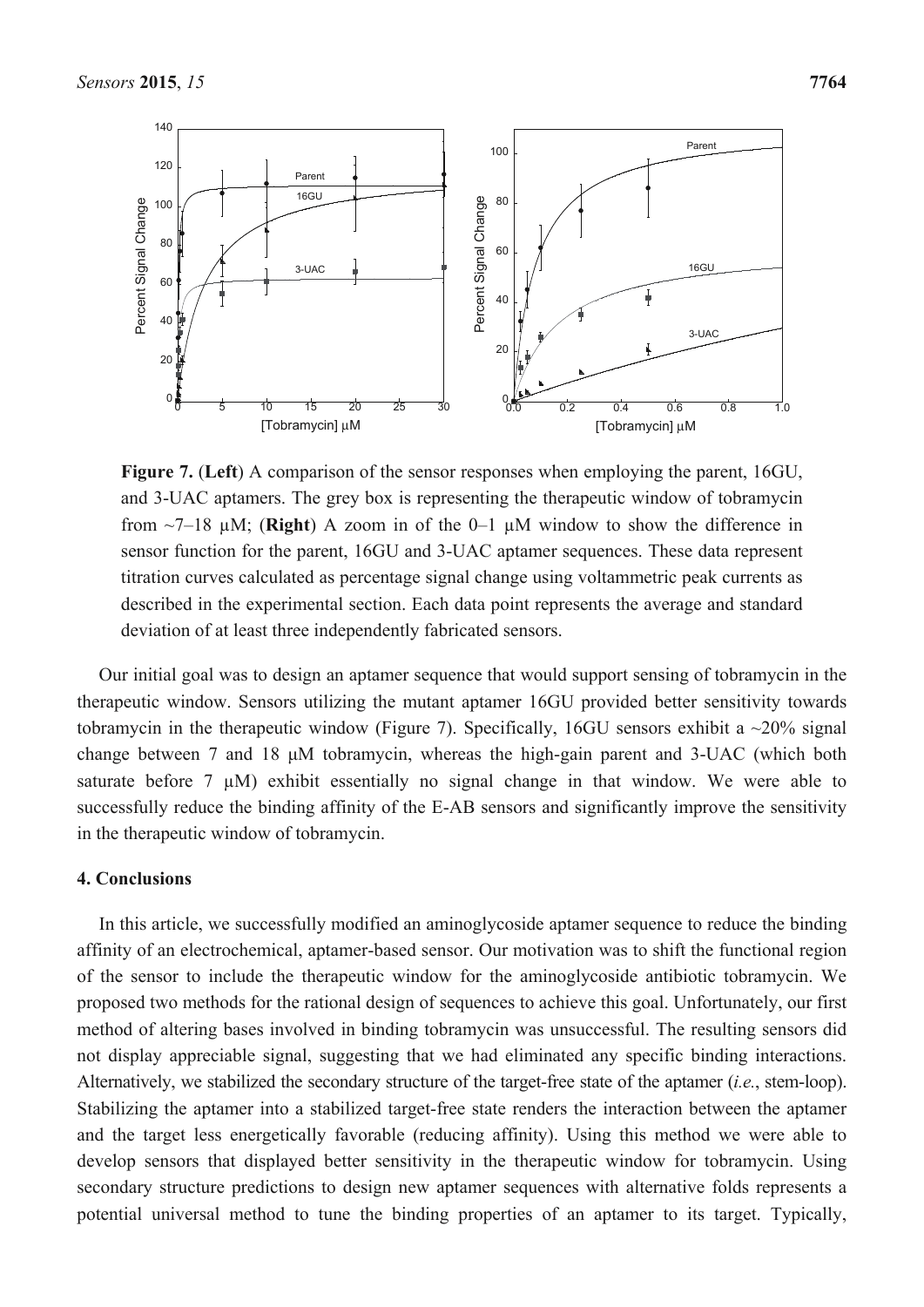alterations to a bioaffinity agent are made in order to improve sensitivity and overall sensor performance [6,17,18,29,34]. Here, we present a strategy that, while reducing binding affinity, creates sensors that function in a desired concentration window dictated by the real-world application of the sensor—detecting drugs at a therapeutically relevant concentrations. Aptamers are typically selected to bind a target of interest without consideration of what is needed to develop a sensor (e.g., conformation switching). Methods to introduce sensing ability are thus of utility to scientists building biosensors. The strategies outlined in this manuscript should be of relevance to a broad range of sensor development strategies employing aptamers.

## **Acknowledgments**

This work was supported by UMBC Startup Funds.

## **Author Contributions**

Lauren R. Schoukroun-Barnes and Ryan J. White conceived and designed the experiments; Lauren R. Schoukroun-Barnes performed the experiments and analyzed the data; Ryan J. White contributed reagents/materials/analysis tools; Lauren R. Schoukroun-Barnes and Ryan J. White wrote the paper.

## **Supplementary Materials**

Supplementary materials can be accessed at: http://www.mdpi.com/1424-8220/15/4/7754/s1.

# **Conflicts of Interest**

The authors declare no conflict of interest.

# **References**

- 1. Wilson, G.S.; Yibai, H. Enzyme-Based Biosensors for *in Vivo* Measurements. *Chem. Rev.* **2000**, *100*, 2693–2704.
- 2. Ronkainen, N.J.; Halsall, H.B.; Heineman, W.R. Electrochemical biosensors. *Chem. Soc. Rev.* **2010**, *39*, 1747–1763.
- 3. Yang, H. Enzyme-Based ultrasensitive electrochemical biosensors. *Curr. Opin. Chem. Biol.* **2012**, *16*, 422–428.
- 4. Kimmel, D.W.; Leblanc, G.; Meschievitz, M.E.; Cliffel, D.E. Electrochemical Sensors and Biosensors. *Anal. Chem.* **2012**, *84*, 685–707.
- 5. Liu, J.; Morris, M.D.; Macazo, F.C.; Schoukroun-Barnes, L.R.; White, R.J. The Current and Future Role of Aptamers in Electroanalysis. *J. Electrochem. Soc.* **2014**, *161*, H301–H313.
- 6. Schoukroun-Barnes, L.R.; Wagan, S.; White, R.J. Enhancing the Analytical Performance of Electrochemical RNA Aptamer-Based Sensors for Sensitive Detection of Aminoglycoside Antibiotics. *Anal. Chem.* **2014**, *86*, 1131–1137.
- 7. Rowe, A.A.; Miller, E.a; Plaxco, K.W. Reagentless measurement of aminoglycoside antibiotics in blood serum via an electrochemical, ribonucleic acid aptamer-based biosensor. *Anal. Chem.* **2010**, *82*, 7090–7095.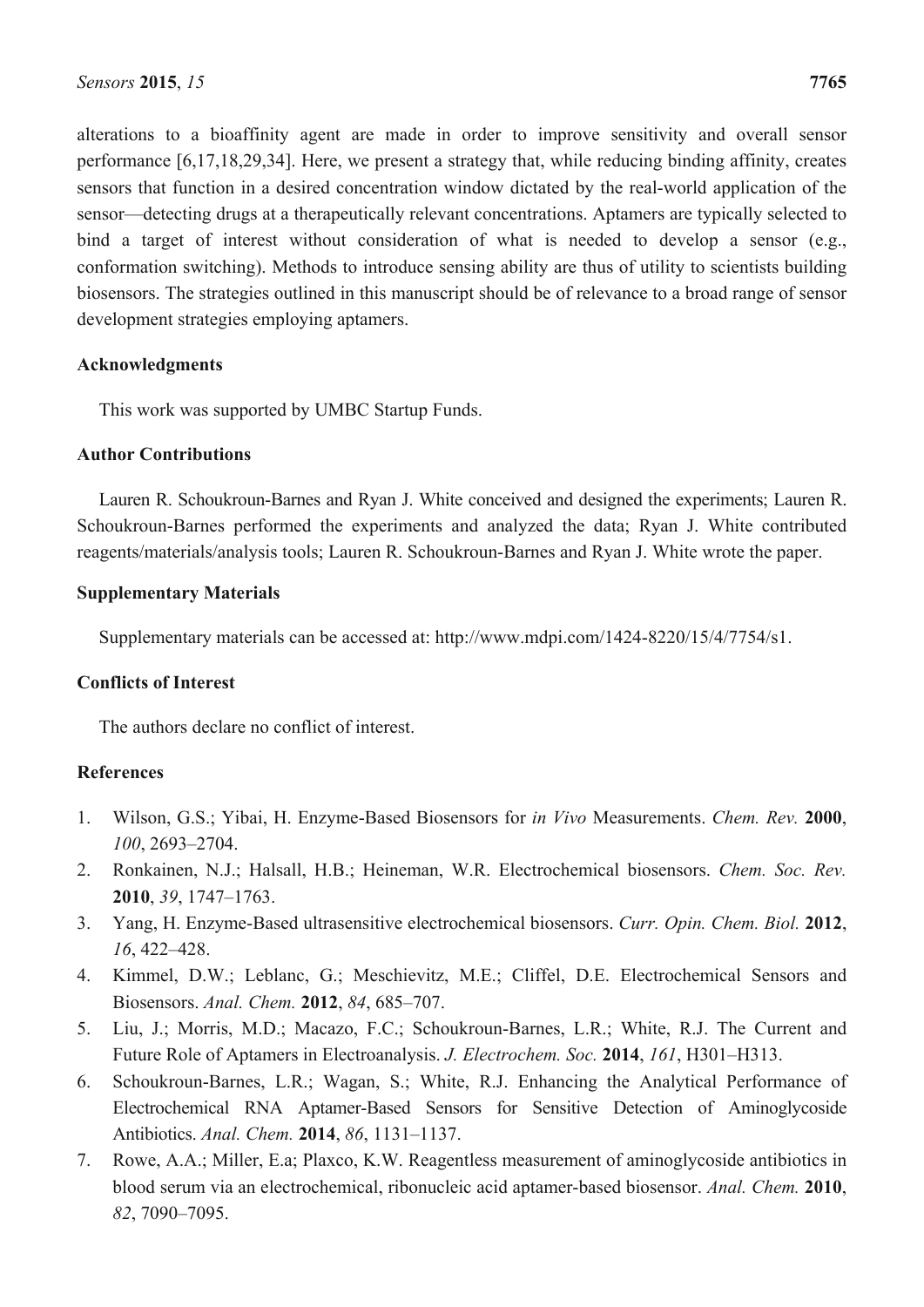- 8. Zhu, L.; Anslyn, E.V. Signal amplification by allosteric catalysis. *Angew. Chem. Int. Ed.* **2006**, *45*, 1190–1196.
- 9. Liu, J.; Wagan, S.; Davila Morris, M.; Taylor, J.; White, R.J. Achieving Reproducible Performance of Electrochemical, Folding Aptamer-Based Sensors on Microelectrodes: Challenges and Prospects. *Anal. Chem.* **2014**, *86*, 11417–11424.
- 10. Shi, J.; Claussen, J.C.; McLamore, E.S.; ul Haque, A.; Jaroch, D.; Diggs, A.R.; Calvo-Marzal, P.; Rickus, J.L.; Porterfield, D.M. A comparative study of enzyme immobilization strategies for multi-walled carbon nanotube glucose biosensors. *Nanotechnology* **2011**, *22*, 355502.
- 11. Lei, Y.; Yan, X.; Zhao, J.; Liu, X.; Song, Y.; Luo, N.; Zhang, Y. Improved glucose electrochemical biosensor by appropriate immobilization of nano-ZnO. *Colloids Surf. B. Biointerfaces* **2011**, *82*, 168–72.
- 12. Mayhew, M, P.; Reipa, V.; Holden, M.J.; Vilker, V.L. Improving the Cytochrome P450 Enzyme System for Electrode-Driven Biocatalysis of Styrene Epoxidation. *Biotechnol. Prog.* **2000**, *16*, 610–616.
- 13. Interactions, H.À.G. Enhancing Binding Affinity by the Cooperativity between Host Conformation and Host–Guest Interactions. *J. Am. Chem. Soc*. **2011**, *133*, 8862–8865.
- 14. Schlehuber, S.; Skerra, A. Tuning ligand affinity, specificity, and folding stability of an engineered lipocalin variant—A so-called "anticalin "—Using a molecular random approach. *Biophys. Chem*. **2002**, *96*, 213–228.
- 15. Houk, K.N.; Leach, A.G.; Kim, S.P.; Zhang, X. Binding affinities of host-guest, protein-ligand, and protein-transition-state complexes. *Angew. Chem. Int. Ed.* **2003**, *42*, 4872–4897.
- 16. Hernandez, K.; Fernandez-Lafuente, R. Control of protein immobilization: Coupling immobilization and site-directed mutagenesis to improve biocatalyst or biosensor performance. *Enzyme Microb. Technol.* **2011**, *48*, 107–122.
- 17. Vallée-bélisle, A.; Ricci, F.; Plaxco, K.W. Engineering Biosensors with extended, narrowed, or arbitrarily edited dynamic range. *J. Am. Chem. Soc.* **2012**, *20*, 2876–2879.
- 18. Kang, D.; Vallée-Bélisle, A.; Porchetta, A.; Plaxco, K.W.; Ricci, F. Re-Engineering electrochemical biosensors to narrow or extend their useful dynamic range. *Angew. Chem. Int. Ed.* **2012**, *51*, 6717–6721.
- 19. Ricci, F.; Lai, R.Y.; Heeger, A.J.; Plaxco, K.W.; Sumner, J.J. Effect of molecular crowding on the response of an electrochemical DNA sensor. *Langmuir* **2007**, *23*, 6827–6834.
- 20. Kang, D.; Zuo, X.; Yang, R.; Xia, F.; Plaxco, K.W.; White, R.J. Comparing the properties of electrochemical-based DNA sensors employing different redox tags. *Anal. Chem.* **2009**, *81*, 9109–9113.
- 21. Swensen, J.S.; Xiao, Y.; Ferguson, B.S.; Lubin, A.a; Lai, R.Y.; Heeger, A.J.; Plaxco, K.W.; Soh, H.T. Continuous, real-time monitoring of cocaine in undiluted blood serum via a microfluidic, electrochemical aptamer-based sensor. *J. Am. Chem. Soc.* **2009**, *131*, 4262–4266.
- 22. Uzawa, T.; Cheng, R.R.; White, R.J.; Makarov, D.E.; Plaxco, K.W. A Mechanistic Study of Electron Transfer from the Distal Termini of Electrode-Bound, Single-Stranded DNAs. *J. Am. Chem. Soc*. **2010**, *132*, 16120–16126.
- 23. Ferapontova, E.E.; Olsen, E.M.; Gothelf, K.V An RNA aptamer-based electrochemical biosensor for detection of theophylline in serum. *J. Am. Chem. Soc.* **2008**, *130*, 4256–4258.